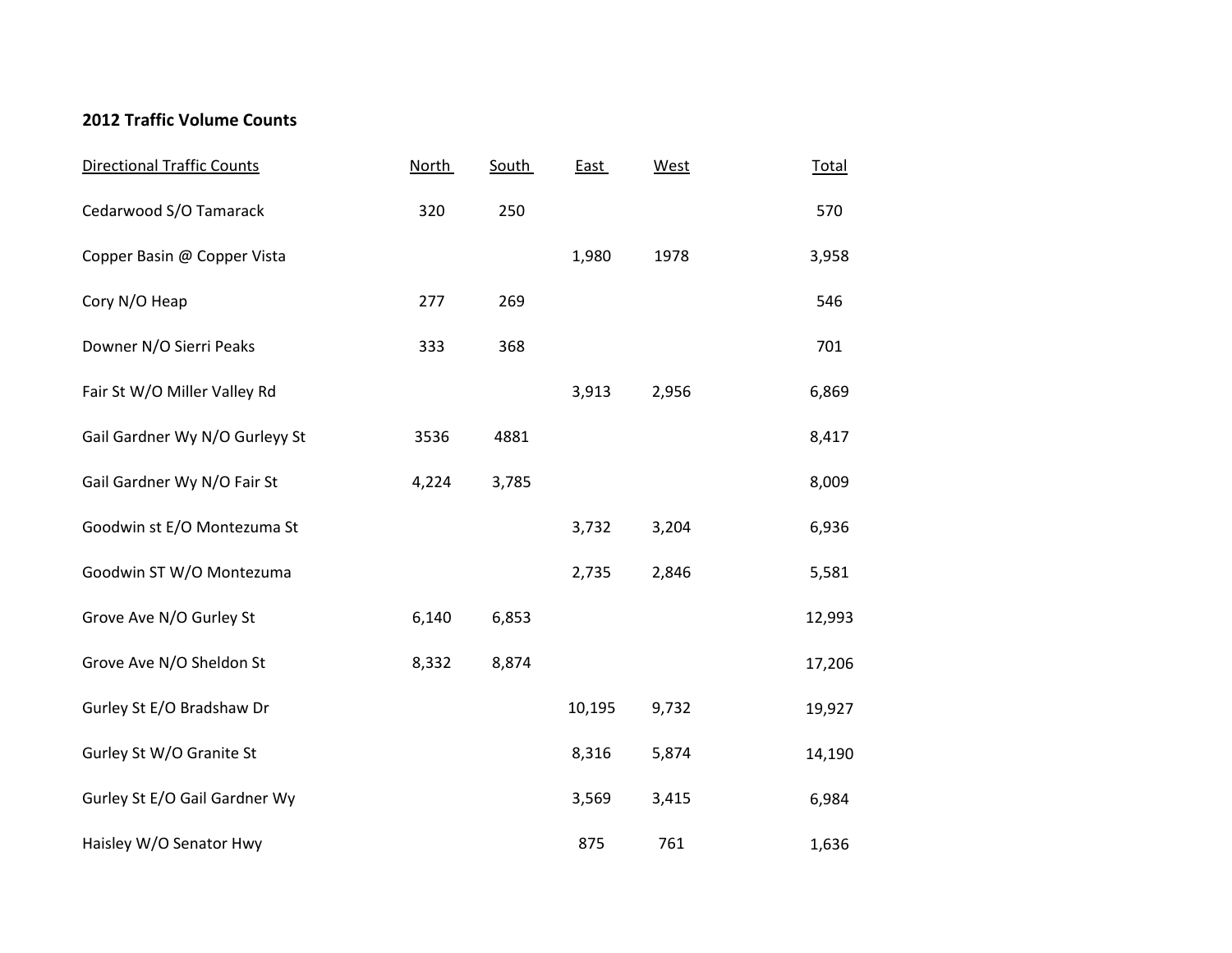| Highland S/O Country Club           | 726    | 798    |       |       | 1,524  |
|-------------------------------------|--------|--------|-------|-------|--------|
| Iron Springs N/O Miller Valley      |        |        | 8,841 | 8,587 | 17,428 |
| Iron Springs S/O Williamson Valley  |        |        | 6,945 | 6,911 | 13,856 |
| Larry Caldwell DR & SR 89           | 2,544  | 2,596  |       |       | 5,140  |
| Lee Blvd N/O SR 69                  | 1,095  | 1,281  |       |       | 2,376  |
| Meadowridge N/O Los Arcos           | 606    | 591    |       |       | 1,197  |
| Merritt Ave E/o Montezuma           |        |        | 3,107 | 3,606 | 6,713  |
| Miller Valley Rd N/O Fair St        | 9,358  | 10,103 |       |       | 19,461 |
| Montezuma N/O Merritt Ave           | 11,735 | 11,287 |       |       | 23,022 |
| Montezuma N/O Sheldon St            | 11,071 | 10,250 |       |       | 21,321 |
| Montezuma S/O Sheldon St            | 7,683  | 7,896  |       |       | 15,579 |
| Montezuma S/O Gurley St             | 6,202  | 4,626  |       |       | 10,828 |
| Nathan Ln E/O Senator Hwy           |        |        | 229   | 179   | 408    |
| Nicholet W/O Willow Creek Rd        |        |        | 313   | 357   | 670    |
| Oregon Ave E/O Downer Trl           |        |        | 470   | 473   | 943    |
| Oregon Ave W/O Gail Gardner Wy      |        |        | 741   | 847   | 1,588  |
| Pioneer Prkwy E/O Williamson Valley |        |        | 3,152 | 2,607 | 5,759  |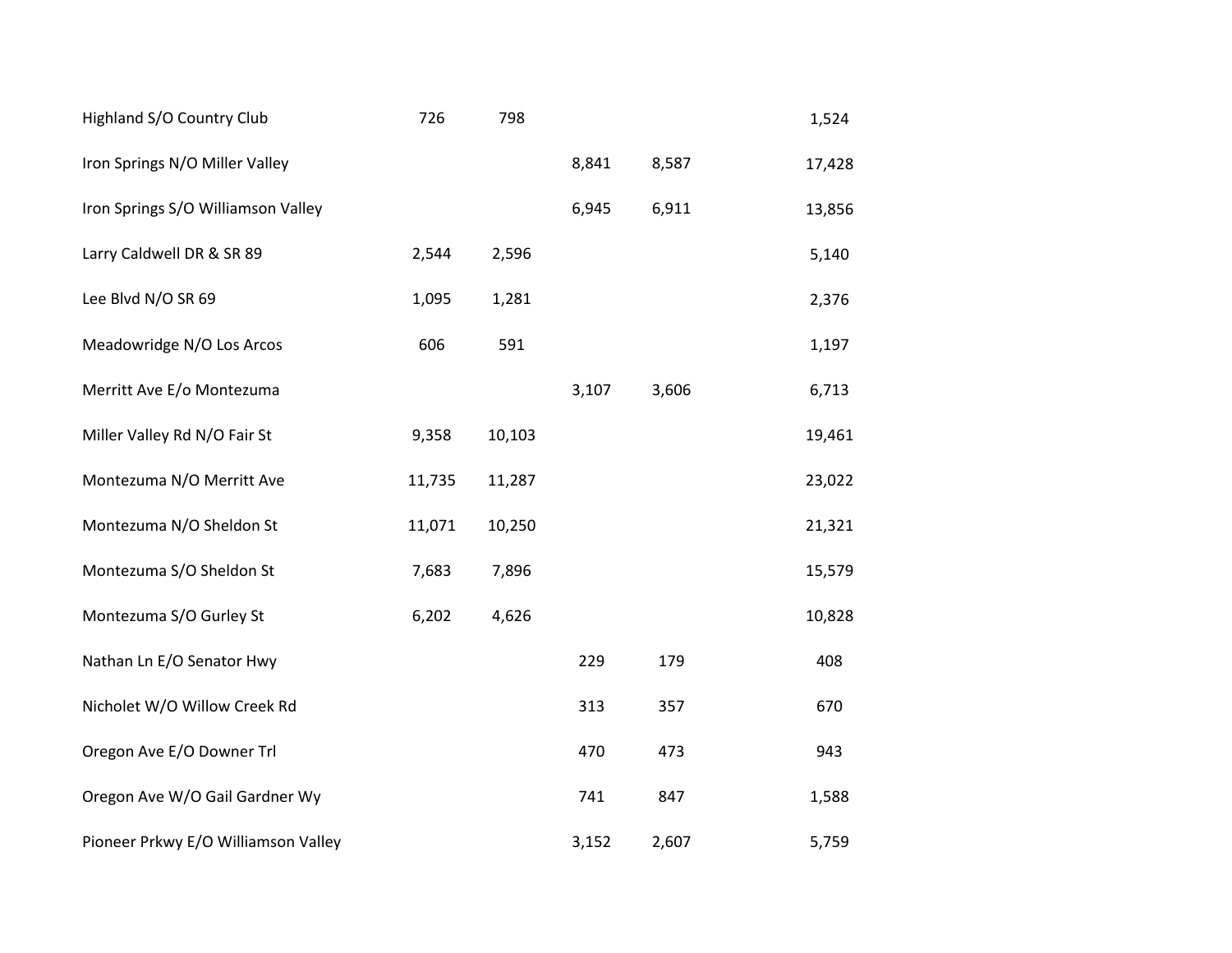| Prescott Lakes Prkwy N/O SR 69 | 6,718 | 9,456 |        |        | 16,174 |
|--------------------------------|-------|-------|--------|--------|--------|
| Prescott Lakes Prkwy E/O SR 69 |       |       | 7,456  | 7,232  | 14,688 |
| Prescott Lakes Prkwy W/O SR 69 |       |       | 3,592  | 3,467  | 7,059  |
| Pulliam E/O Willow Creek       |       |       | 910    | 969    | 1,879  |
| Rosser @ Reading               |       |       | 2,089  | 1,868  | 3,957  |
| Rosser ST @ Tatum              |       |       | 1,981  | 1,724  | 3,705  |
| Rosser St E/O Willow Creek     |       |       | 2,762  | 2,923  | 5,685  |
| Rosser St W/O SR 89            |       |       | 2,102  | 2,099  | 4,201  |
| South Granite St S/O Aubrey    | 165   | 154   |        |        | 319    |
| SR 89 S/O Prescott Lakes Prkwy | 7,128 | 6,626 |        |        | 13,754 |
| SR 89 S/O Willow Lake Rd       | 7,387 | 7,888 |        |        | 15,275 |
| SR 89 S/O Pioneer Prkwy        | 6,495 | 4,374 |        |        | 10,869 |
| Sheldon ST W/O Marina st       |       |       | 9,487  | 9,412  | 18,899 |
| Sheldon St W/O Rush St         |       |       | 11,307 | 11,734 | 23,041 |
| Sheldon sT E/O Grove Ave       |       |       | 2,461  | 3,999  | 6,460  |
| Tamarack W/O Cedarwood         |       |       | 206    | 253    | 459    |
| Westridge @ Ivy Glenn          | 328   | 323   |        |        | 651    |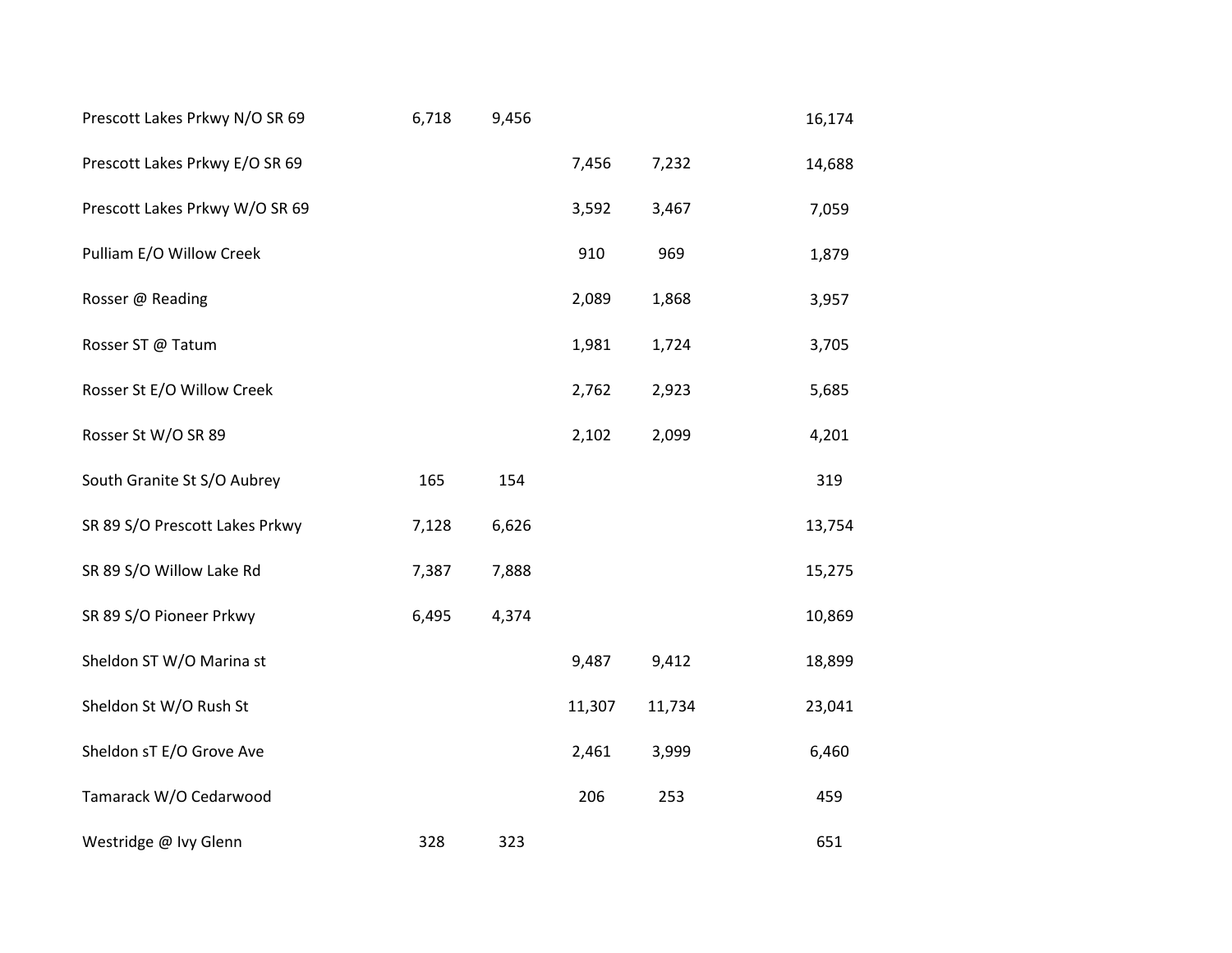| Whipple St E/O Miller Valley             |              |              | 11,010 | 12,253      | 23,263       |
|------------------------------------------|--------------|--------------|--------|-------------|--------------|
| Whipple ST W/O Ruth St                   |              |              | 10,818 | 11,737      | 22,555       |
| White Spar Rd S/O Hailsey Rd             | 1,347        | 1,320        |        |             | 2,667        |
| White Spar Rd S/O Copper Basin Rd        | 4,694        | 4,512        |        |             | 9,206        |
| Willow Creek N/O Whipple St              | 9,458        | 10,662       |        |             | 20,120       |
| Willow Creek S/O Green Ln                | 12,839       | 12,868       |        |             | 25,707       |
| Willow Creek N/O Green Ln                | 13,202       | 13,175       |        |             | 26,377       |
| Willow Creek N/O Smoke Tree Ln           | 10,928       | 12,320       |        |             | 23,248       |
| Willow Creek N/O Willow Lake Rd          | 12,872       | 11,780       |        |             | 24,652       |
| Willow Creek S/O Heritage Park Rd        | 9,311        | 10,226       |        |             | 19,537       |
|                                          |              |              |        |             |              |
| Signalized Intersections Approach Totals | <u>North</u> | <b>South</b> | East   | <b>West</b> | <b>Total</b> |
| Iron Springs & Gail Gardner Wy           | 5,177        | 6,161        | 8,606  | 8,786       | 28,730       |

| Iron Springs & Gail Gardner Wy     | 5,177  | 6,161  | 8.606  | 8,786  | 28,730 |
|------------------------------------|--------|--------|--------|--------|--------|
| Montezuma St & Sheldon St          | 7,683  | 10,250 |        | 10,218 | 28,151 |
| Louie & Brooks Range               | 32     | 10     | 192    | 176    | 408    |
| Prescott Lakes Prky & Montezuma St | 7,128  | 6,415  | 3,592  | 7,232  | 24,376 |
| Sheldon ST & Gurley St             | 10,369 | 20,864 | 11,547 |        | 42,780 |